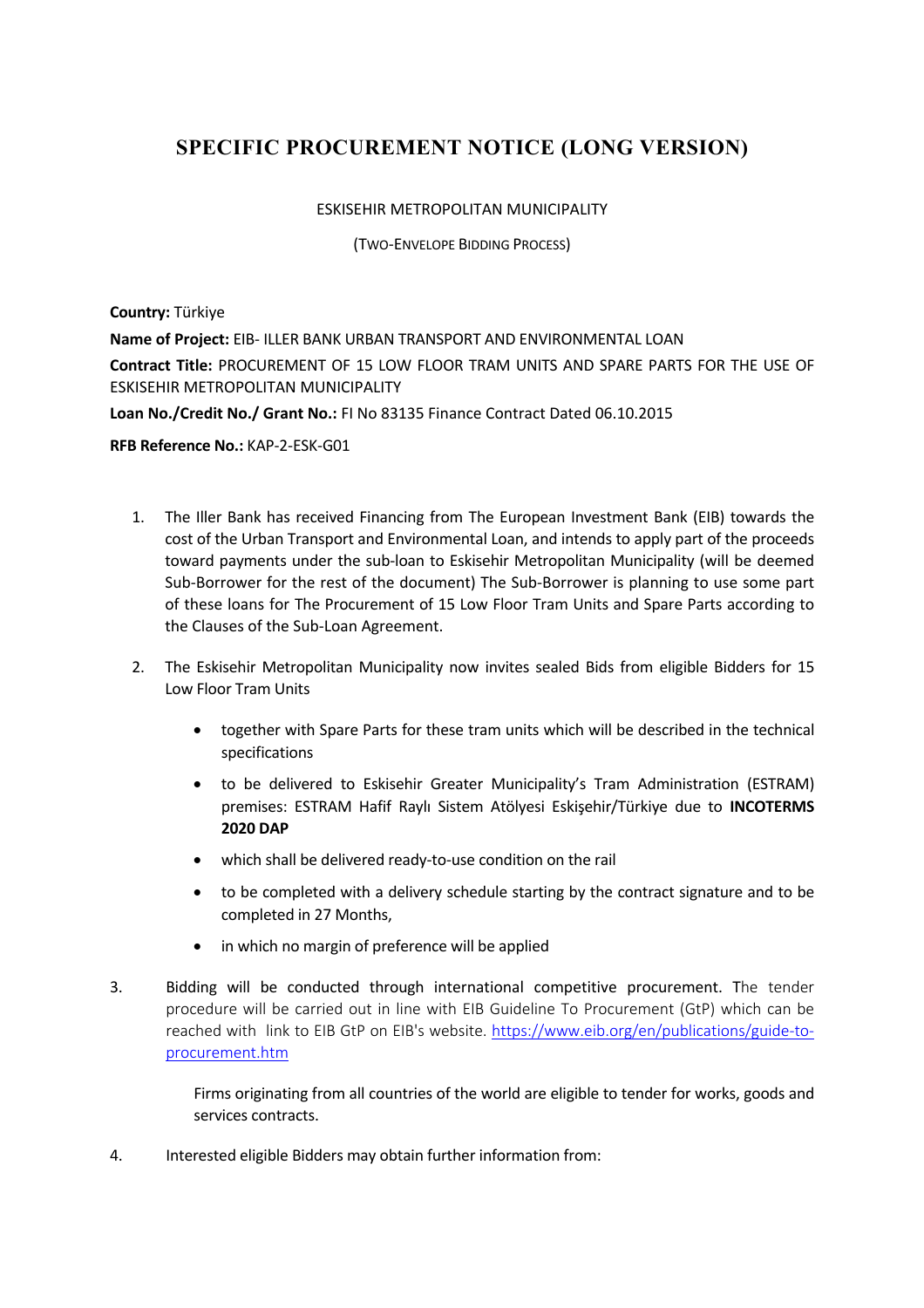- Name: Volkan GÜRCAN
- Title: Eskisehir Greater Municipality Tender Officer
- Address: Eskisehir Greater Municipality Arifiye Mahallesi İkieylül Caddesi No: 53 / 26130 Odunpazarı/ESKİŞEHİR/TÜRKIYE
- E-Mail: ihale@eskisehir.bel.tr
- Tel: +90 222 211 5500 1518
- Fax: +90 222 220 4236

and inspect the bidding document during office hours **10:00 to 16:00** hours **(Türkiye Time)** at the address given above

- 5. The bidding document in English may be purchased by interested eligible Bidders upon the submission of a written application to the address below and upon payment of a nonrefundable fee of **50 EURO.** The method of payment will be; electronically (Electronic Funds Transfer – EFT) to the Eskisehir Greater Municipality's Bank Account with the following details:
	- Bank Name:Vakıfbank Eskisehir Branch
	- SWIFT/BIC No:TVBATR2A
	- Address: Cumhuriyet Mah. İsmet İnönü 1 Cd. No:3 26130 Tepebaşı/ESKİŞEHİR/TÜRKIYE
	- Account Holder: Eskişehir Büyükşehir Belediyesi
	- Account No (IBAN): TR 89 0001 5001 5804 8000 4408 71
	- Description of Payment: Payment of the cost of tender documents with the RFB Reference No.: KAP-2-ESK-G01
	- The bidding documents will be than delivered to any prospector bidder in hand in (both printed and soft-copy version [*in a flash-disk*]) from the Eskişehir Büyükşehir Belediyesi Satınalma Dairesi Başkanlığı İhale Şube Müdürlüğü (in the address: Eskisehir Greater Municipality - Arifiye Mahallesi İkieylül Caddesi No : 53 / 26130 ESKİŞEHİR) upon delivery of the receipt of the payment for the referenced bidding documents. A simple form shall also be completed which identifies basic information of the identity of the purchaser.
- 6. Bids must be delivered to the address below :
	- Eskişehir Büyükşehir Belediyesi Satınalma Dairesi Başkanlığı İhale Şube Müdürlüğü Arifiye Mahallesi İkieylül Caddesi No:53 26130 ESKİŞEHİR/TÜRKIYE )

on or before **01.06.2022 14:00 (Türkiye Time)**

- Electronic Bidding **will not be** permitted.
- **Late Bids will be rejected.**
- **Alternative bids shall not be accepted and considered**
- **Bids shall be evaluated according to the Evaluation and Qualification Criteria written in tender documents which are shortly;**
	- § to demonstrate that it has successfully completed at least three **tram and spare parts delivery contracts** within the last ten years prior to bid submission deadline, with a cumulative total contract value of: **60 Million EURO;**
	- demonstrating the current soundness of its financial position;